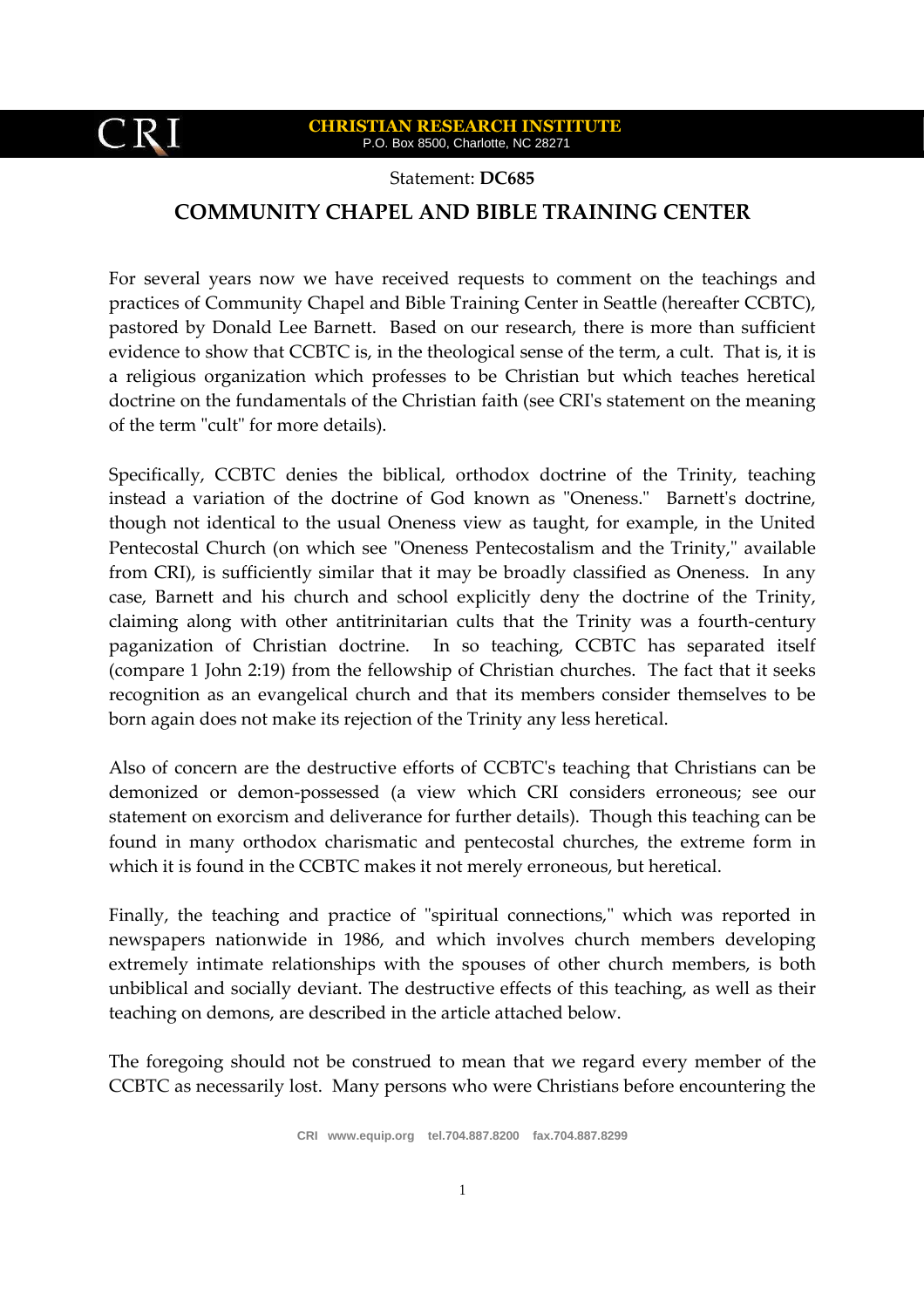cult joined it without recognizing it as such, and many such believers have left the cult and joined sound Christian churches. However, the organization and its teaching are definitely heretical, and Christians should not seek to have fellowship with those involved.

(This article taken from the 1986 Spring/Summer issue of FORWARD)

## *COMMUNITY CHAPEL FIGHTS CULT LABEL DIVORCES, SUICIDES, AND MURDER BLAMED ON CHURCH'S TEACHINGS*

A Seattle-based church has lost over 300 members, including many leaders, and become widely regarded by concerned Christians as a cult, following numerous divorces, a suicide, a murder, and several allegations of rape and other charges of sexual misconduct.

The teachings of Donald Lee Barnett are blamed for the recent crises among members of Community Chapel and Bible Training Center. Barnett, 57, began the Chapel in 1967 as a small home Bible study; it has since grown to roughly 3,000 members and several satellite churches, including a few in Canada and the Philippines.

Although Barnett says his church welcomes all "born-again Christians," he holds to a variant form of the "Oneness" doctrine of God (see FORWARD, Fall 1985) and denounces the doctrine of the Trinity.

Most controversial among Barnett's teachings is a practice called "spiritual connections." In 1983 Barnett had taught his congregation to "dance before the Lord," which involved solo dancing in the aisles of the church sanctuary. Then, in spring 1985, he began teaching that "dancing before the Lord" could involve couples dancing together. Eventually, members were encouraged to dance with other persons' spouses and develop intimate relationships with them ("spiritual connections") in order to enhance their spiritual union with God and perfect the unity of the church. Such couples spent hours dancing, staring into each other's eyes, hugging, kissing, and so forth — though Barnett has said that such relationships are to remain "spiritual" rather than "carnal," and adultery is forbidden.